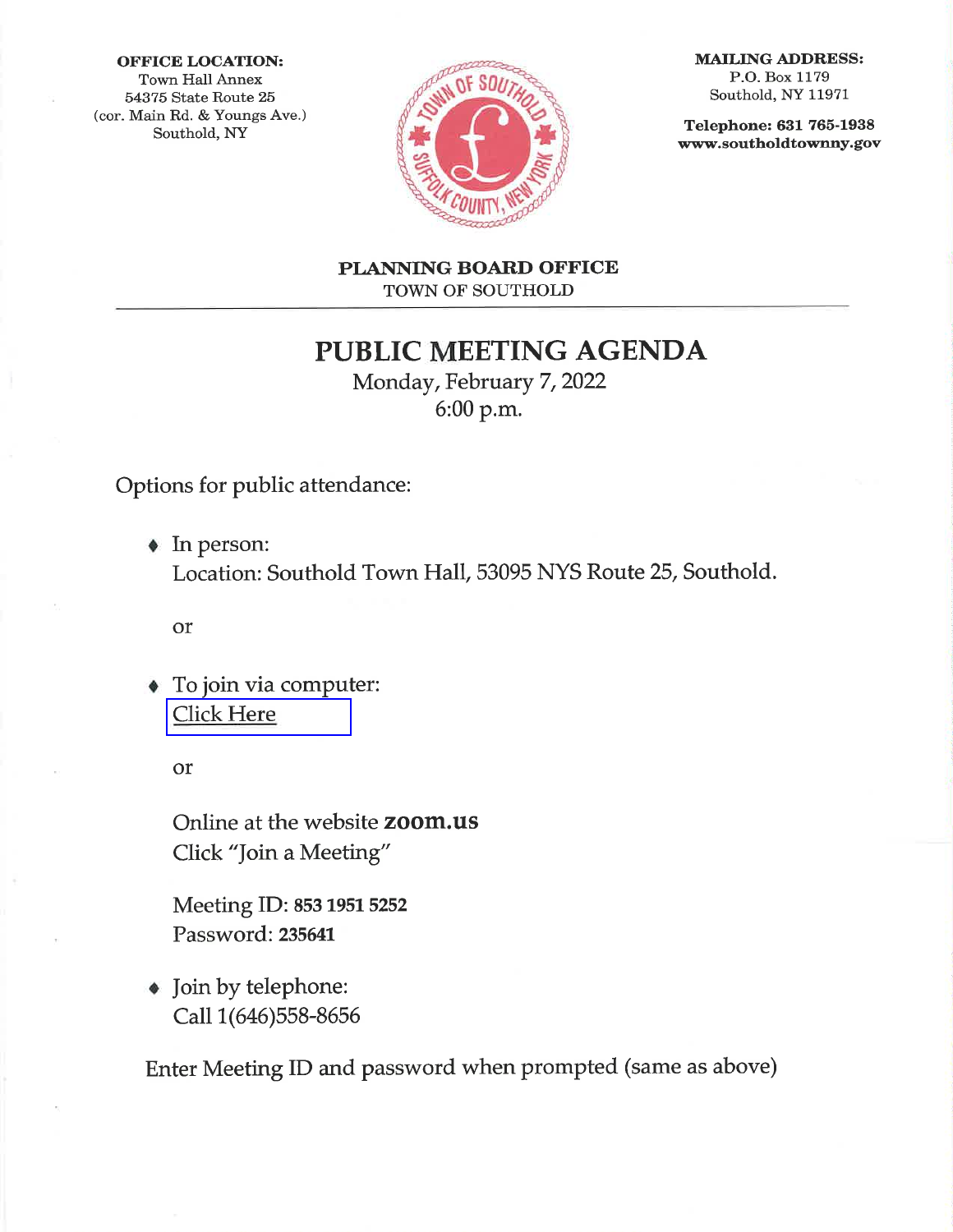### **SETTING OF THE NEXT PLANNING BOARD MEETING**

Board to set Monday, **March 14, 2022** at **6:00 p.m.** as the time for the next regular Planning Board Meeting.

## **SUBDIVISIONS**

#### **STATE ENVIRONMENTAL QUALITY REVIEW ACT TYPE CLASSIFICATIONS:**

**The Fields at Mattituck Resubdivision** – This resubdivision proposes to separate the drainage area for the new road serving the lots of The Fields at Mattituck subdivision from Lot 27 and join the area to the road so that it may be dedicated to the Town along with the subdivision road. The property is located at 4935 Bergen Avenue, Mattituck. SCTM#1000- 113-2-1.2 & 106.-8-81

**Peconic Onwego Standard Subdivision** – This Standard Subdivision proposes to subdivide a 3.65 acre parcel into 2 lots. Lot 1 equals 2.73 acres and lot 2 equals .92 acres in the Limited Business and Residential Office Zoning Districts. The property is located at 32900 CR 48, Peconic. SCTM#1000-74-4-14.3

### **STATE ENVIRONMENTAL QUALITY REVIEW ACT DETERMINATION:**

**Jenkins Conservation Subdivision** – This proposal is for a Conservation Subdivision of a 17.89 acre parcel into two lots, where Lot 1 is 1.84 acres and contains an existing house and accessory buildings, and Lot 2 is 16.05 acres and contains a Town drainage easement of 0.28 acres and 15.77 acres of agricultural land. The Town purchased development rights on 15.77 acres of Lot 2 in 2001, and ownership of this property has not changed since that time. The property is located at 2800 Depot Lane, Cutchogue, in the AC Zoning District. SCTM#1000-102-2-2.6

**Walsh Park Standard Subdivision** – This proposal is for a Standard Subdivision of a 3.82-acre parcel into three lots, where Lot 1 is 0.59 acres and contains two residential dwellings and a sewer easement, Lot 2 is 2.16 acres and contains a sewer and water easement and Lot 3 is 1.08 acres and contains two residential dwellings, a right of way and water easement. The property is located on the southeast side of Winthrop Avenue, at the intersection of Equestrian Avenue on Fishers Island, in the Hamlet Density Zoning District. SCTM# 1000-9-10-10.

#### **CONDITIONAL SKETCH PLAT APPROVAL:**

**Peconic Onwego Standard Subdivision** – (see description above) SCTM#1000-74-4-14.3

#### **CONDITIONAL FINAL PLAT APPROVAL:**

**Jenkins Conservation Subdivision** – (see description above) SCTM#1000-102-2-2.6